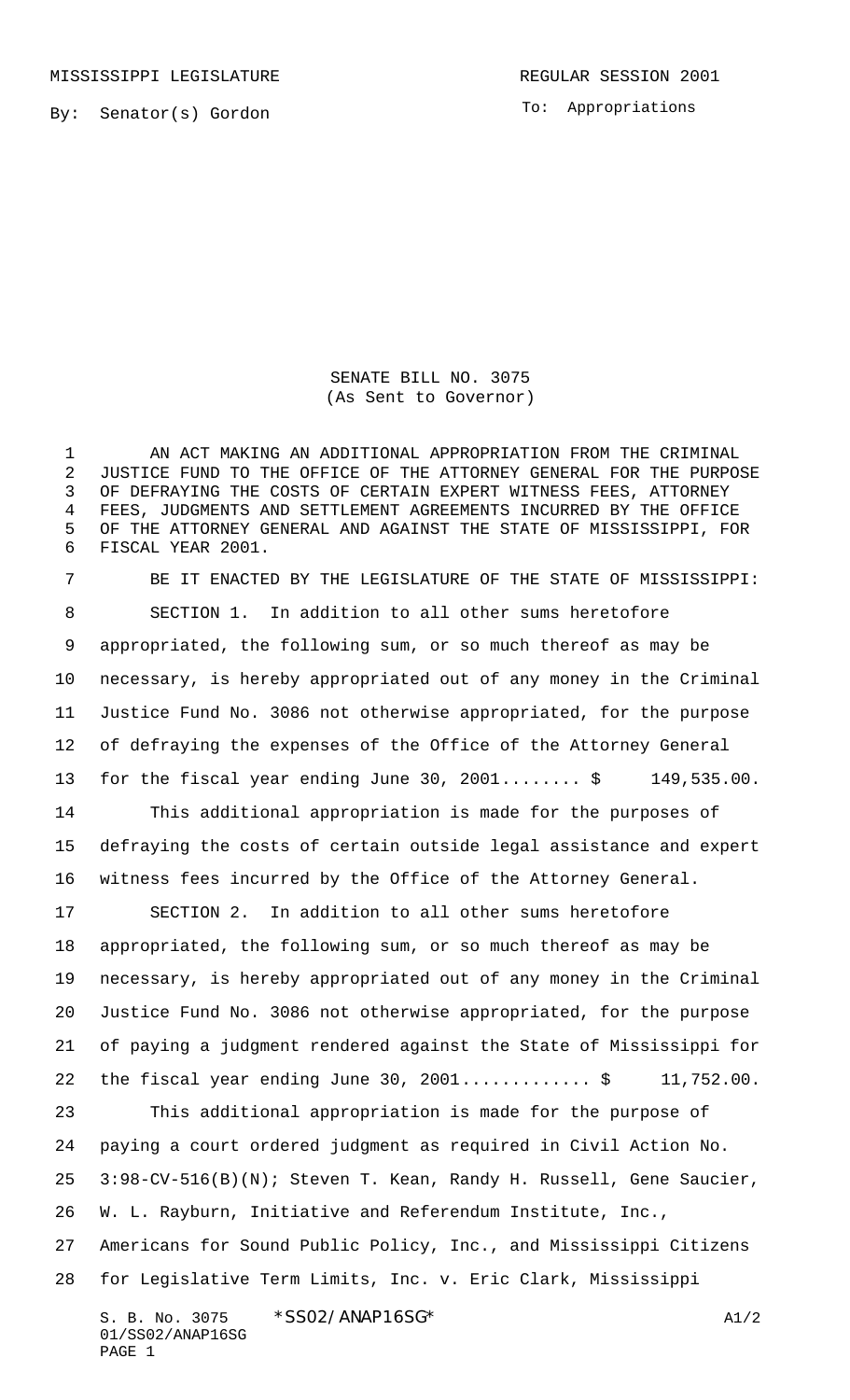Secretary of State, Mike Moore, Mississippi Attorney General, and the State of Mississippi, in the United States District Court for the Southern District of Mississippi.

 SECTION 3. In addition to all other sums heretofore appropriated, the following sum, or so much thereof as may be necessary, is hereby appropriated out of any money in the Criminal Justice Fund No. 3086 not otherwise appropriated, for the purpose of paying a judgment rendered against the State of Mississippi for 37 the fiscal year ending June 30, 2001...............\$ 58,296.00. This additional appropriation is made for the purpose of paying a court ordered judgment as required in Civil Action No. 3:99-CV-737(B)(N); Casket Royale, Inc. v. State of Mississippi and

 the Mississippi State Board of Funeral Services, in the United States District Court for the Southern District of Mississippi.

 SECTION 4. In addition to all other sums heretofore appropriated, the following sum, or so much thereof as may be necessary, is hereby appropriated out of any money in the Criminal Justice Fund No. 3086 not otherwise appropriated, for the purpose of paying a judgment rendered against the State of Mississippi for 48 the fiscal year ending June 30, 2001................\$ 1,588.00.

 This additional appropriation is made for the purpose of paying a court ordered judgment as required in Civil Action No. 4:99-CV-33(L)(N); Patricia Thompson v. East Mississippi State Hospital, in the United States District Court for the Southern District of Mississippi.

S. B. No. 3075 \*SS02/ANAP16SG\* 01/SS02/ANAP16SG PAGE 2 SECTION 5. In addition to all other sums heretofore appropriated, the following sum, or so much thereof as may be necessary, is hereby appropriated out of any money in the Criminal Justice Fund No. 3086 not otherwise appropriated, for the purpose of paying a judgment rendered against the State of Mississippi for 59 the fiscal year ending June 30, 2001..................\$ 59,684.00. This additional appropriation is made for the purpose of paying a court ordered judgment as required in Civil Action No.